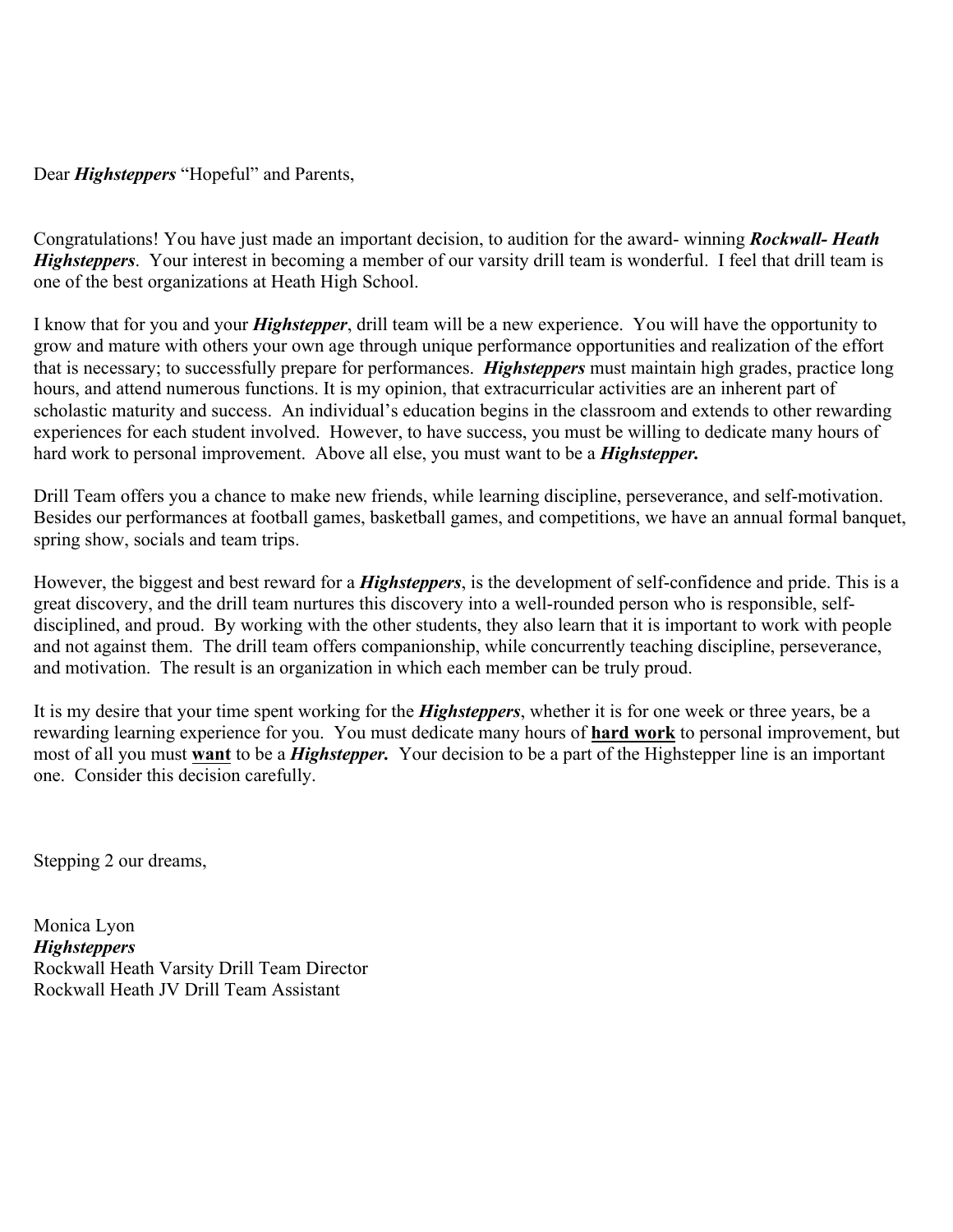| <b>Registration Online:</b>                                                                                         |                     |                                                                                                                        |                |                                                                                                                                    |  |
|---------------------------------------------------------------------------------------------------------------------|---------------------|------------------------------------------------------------------------------------------------------------------------|----------------|------------------------------------------------------------------------------------------------------------------------------------|--|
| Tuesday, February 13                                                                                                |                     | Link: https://goo.gl/forms/ONJoQ5XJuHU80uN63                                                                           |                |                                                                                                                                    |  |
|                                                                                                                     |                     | Link Closes: 7:30 pm February 27                                                                                       |                |                                                                                                                                    |  |
| <b>Registration Documents:</b>                                                                                      |                     |                                                                                                                        |                |                                                                                                                                    |  |
| Monday, February 27                                                                                                 |                     | Due to Lyon's Office 1507 by 8:30am                                                                                    |                |                                                                                                                                    |  |
|                                                                                                                     |                     | Required documents not found within link application:                                                                  |                |                                                                                                                                    |  |
|                                                                                                                     |                     | *Include a copy of your most recent report card.                                                                       |                |                                                                                                                                    |  |
|                                                                                                                     |                     | *Medical release and physical.                                                                                         |                |                                                                                                                                    |  |
|                                                                                                                     |                     | *If in JV, physical must be current.                                                                                   |                |                                                                                                                                    |  |
|                                                                                                                     | <b>DATE</b>         |                                                                                                                        | <b>TIME</b>    | <b>WHERE</b>                                                                                                                       |  |
|                                                                                                                     | Monday, March 19    |                                                                                                                        | $7:00-8:10am$  | 1507 Dance Room                                                                                                                    |  |
|                                                                                                                     | Tuesday, March 20   |                                                                                                                        | 7:00-8:10am    | 1507 Dance Room                                                                                                                    |  |
|                                                                                                                     | Wednesday, March 22 |                                                                                                                        | $7:00-8:10am$  | 1507 Dance Room                                                                                                                    |  |
| <b>Open Gym:</b>                                                                                                    |                     |                                                                                                                        |                |                                                                                                                                    |  |
|                                                                                                                     |                     |                                                                                                                        |                | Each day during clinic girls can use this time to video the piece and their performance of the piece. The                          |  |
|                                                                                                                     |                     | candidates will be given their audition numbers, learn all performance routines, will practice dance                   |                |                                                                                                                                    |  |
|                                                                                                                     |                     |                                                                                                                        |                | technique, and learn helpful tips to prepare them for tryouts. All candidates should plan to attend                                |  |
| each rehearsal.                                                                                                     |                     |                                                                                                                        |                |                                                                                                                                    |  |
|                                                                                                                     |                     |                                                                                                                        |                |                                                                                                                                    |  |
| <b>Dress Rehearsal Closed Mock:</b>                                                                                 |                     |                                                                                                                        |                |                                                                                                                                    |  |
|                                                                                                                     | Wednesday, March 21 |                                                                                                                        | $7:00-8:10$ am | In the RHHS middle gym                                                                                                             |  |
|                                                                                                                     |                     |                                                                                                                        |                |                                                                                                                                    |  |
| <b>Auditions:</b>                                                                                                   |                     |                                                                                                                        |                |                                                                                                                                    |  |
|                                                                                                                     | Thursday, March 22  |                                                                                                                        | $5:00-10:00$   | In the RHHS middle gym                                                                                                             |  |
|                                                                                                                     |                     |                                                                                                                        |                |                                                                                                                                    |  |
|                                                                                                                     |                     | Announcement of Highsteppers                                                                                           | 10:00          | In the RHHS middle gym                                                                                                             |  |
|                                                                                                                     |                     | New Highstepper $\&$ parent meeting                                                                                    | 10:00          | In the RHHS middle gym                                                                                                             |  |
|                                                                                                                     | <i>*required</i>    |                                                                                                                        |                |                                                                                                                                    |  |
|                                                                                                                     |                     | <b>HOPEFUL WORKOUTS</b>                                                                                                |                |                                                                                                                                    |  |
|                                                                                                                     |                     |                                                                                                                        |                |                                                                                                                                    |  |
|                                                                                                                     |                     |                                                                                                                        |                | Workouts preparing candidates for spring selection will be held under the direction of the director, current officers, and officer |  |
|                                                                                                                     |                     | candidate hopefuls. All material required for tryouts will be taught during this time as well as the tryout procedure. |                |                                                                                                                                    |  |
| During the workouts, the following will be taught:                                                                  |                     |                                                                                                                        |                |                                                                                                                                    |  |
| Kick technique and stretches.                                                                                       |                     |                                                                                                                        |                |                                                                                                                                    |  |
| Splits technique and stretches.                                                                                     |                     |                                                                                                                        |                |                                                                                                                                    |  |
| Marching technique.                                                                                                 |                     |                                                                                                                        |                |                                                                                                                                    |  |
| Jazz/Kick Routine.                                                                                                  |                     |                                                                                                                        |                |                                                                                                                                    |  |
| Presentation, posture, poise, and projection.                                                                       |                     |                                                                                                                        |                |                                                                                                                                    |  |
| Discipline stand at attention, hand position in pep rally, and no communication while teaching is occurring, proper |                     |                                                                                                                        |                |                                                                                                                                    |  |
| responses to other candidates, officers, and directors.                                                             |                     |                                                                                                                        |                |                                                                                                                                    |  |
| <b>During clinic:</b>                                                                                               |                     |                                                                                                                        |                |                                                                                                                                    |  |
| Be on time.                                                                                                         |                     |                                                                                                                        |                |                                                                                                                                    |  |

Be dressed in dancewear or comfortable clothes to execute movement.

You must also wear shoes and have your hair up in a high ponytail.

Keep all purses, book bags, and valuables in the practice area.

Workouts at clinic are closed!

*Conclusion of each session:*

Feel free to record your dancer performing each day at the end of clinic.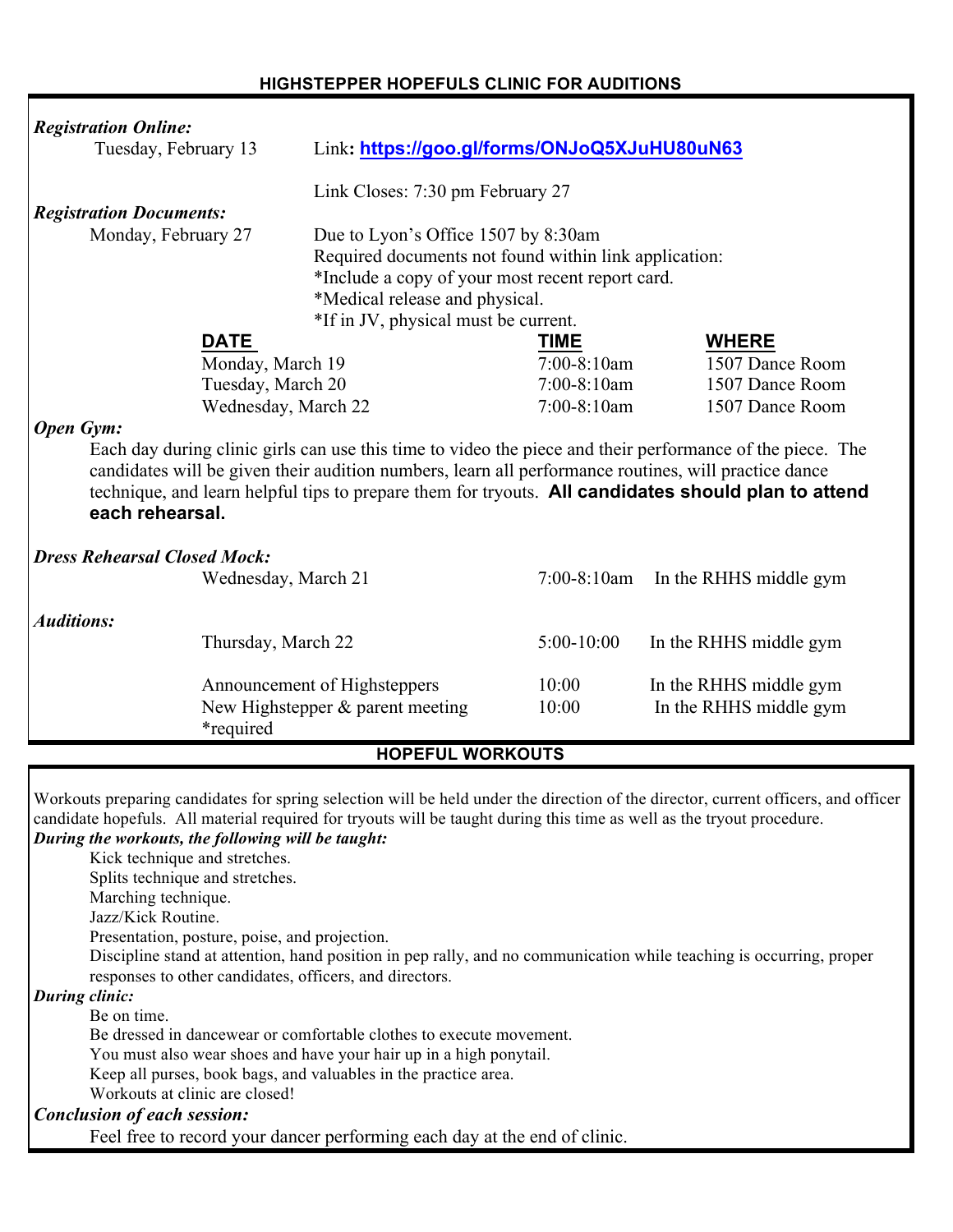## **AUDITION CRITERIA**

The candidates will perform a jazz routine and a kick routine in front of a diverse panel of professional judges.

The candidates will be judged in the following categories:

#### *Appearance:*

Posture, neatness, and projection.

#### *Kick/splits:*

Technique, height of kicks, posture, projection, and memory.

#### *Jazz routine:*

Memory, poise, projection, technique, stamina, and confidence.

#### *Overall impression:*

Candidate displays knowledge of basic fundamentals and technique of drill team dance.

Candidate displays good memory.

Candidate displays confidence in performance.

#### *Tryouts:*

Closed to the public

Parents/friends are not allowed in the dressing area, hallways, dance room, or the gym.

Callbacks are a definite possibility.

You may not leave until you are dismissed.

The hopefuls will be dismissed during tabulations.

Candidates will need to return to RHHS by 7:40 pm for the presentation of the new members.

Parents, be prepared, audition night is a long and stressful evening.

Parents/friends are not allowed in the dressing area, hallways, dance room, or the gym.

Callbacks are a definite possibility.

#### *Tryout Injury Option:*

A candidate for varsity drill team may show a video for her performance for the judges only if they are incapable of the required physical activity. The director must receive a doctor's note the day after the injury and must state the reason (s) for this inability to tryout. The video must be approved by the director and should be no more than three to six months old, with demonstrations of the dancer executing required skills. There are unique circumstances that will be at the discretion of the director, in regards to the video.

#### *Presentation of New Members:*

The new members will be presented after the final tabulations. When the candidates' numbers have been posted, the new Dreamettes may enter the gym. At that point, parents will need to file into the bleachers for a meeting.

The new members must attend a mandatory meeting following the announcement of top scores.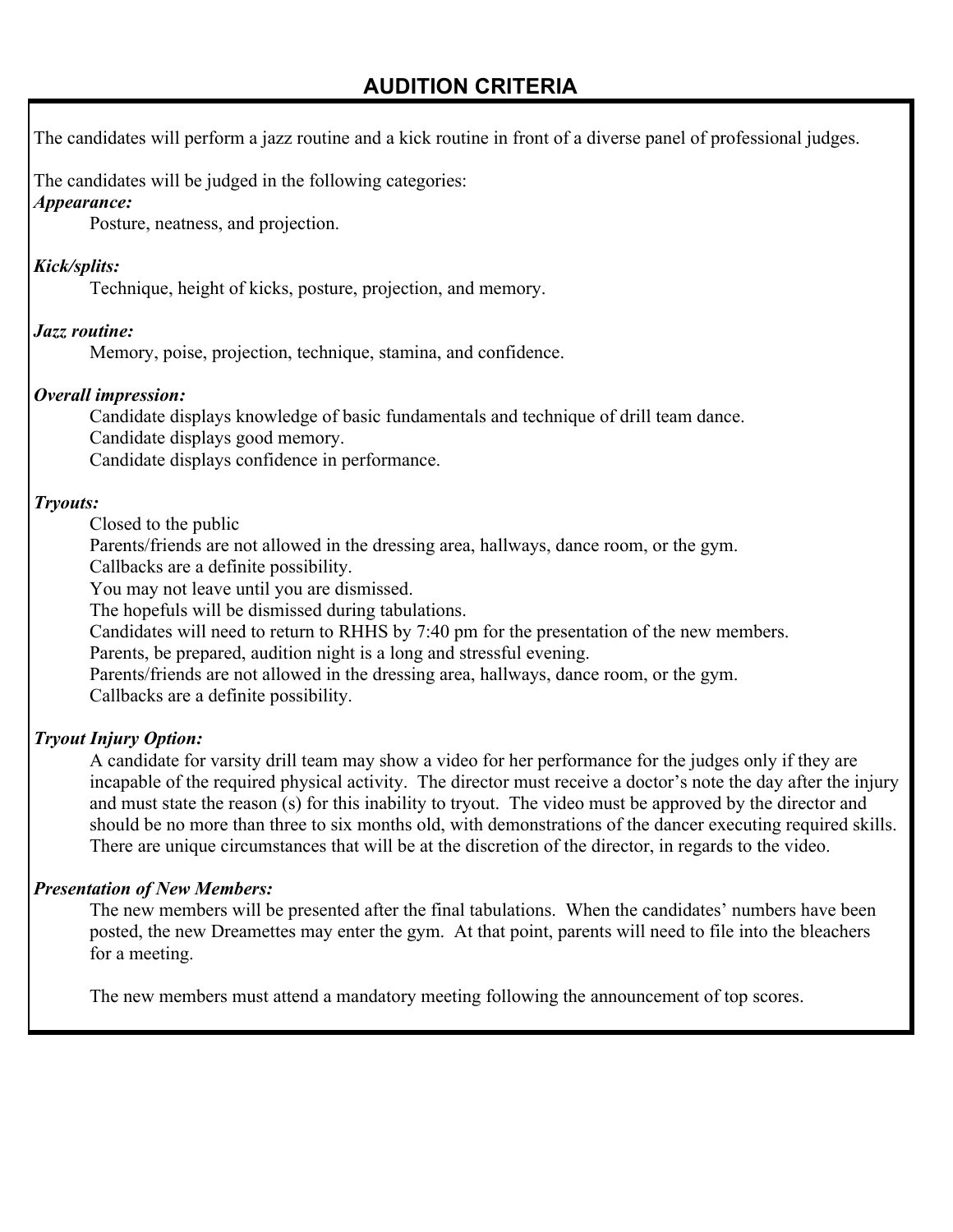### **AUDITION UNIFORM**

#### *Uniform:*

**Heath** Dance top, will explain at meeting Black dance pants Black socks Black jazz shoes Hair in low bun parted over left eye Pin pants to top Pin provided tryout number to chest Rhinestone earrings, add sparkle to your face If they were not in JV, we will issue a top to the girls during tryouts that they will turn in after tryouts

#### *Purchase from:*

Go Figure, Garland Sandy's Dance Store, Dallas

## **AUDITION CRITERIA**

#### *Judge Scores:*

| Jazz                                      | 20 points  |
|-------------------------------------------|------------|
| Kick/Strut                                | 20 points  |
| Technique                                 | 20 points  |
| <b>Execution of Right and Left Splits</b> | 10 points  |
| Smile/Projection/Confidence               | 15 points  |
| Image/Overall Appeal                      | 15 points  |
| Total                                     | 100 points |

### **CLASS REQUIREMENTS**

- 1. Black binder
	- $\blacktriangleright$  Check each six weeks.
	- $\bullet$  Organization.
	- Papers.
	- ♥ Service Sheet.
	- ♥ Yearly Attendance.
- 2. THREE Poster Boards
- 3. Markers
- 4. Pen and Pencil Zipper Bags
- 5. Blank Scrap Book
	- Y Second term final.
	- ◆ Keep all memory items.
	- ◆ Number at try-out.
	- $\bullet$  Good luck cards.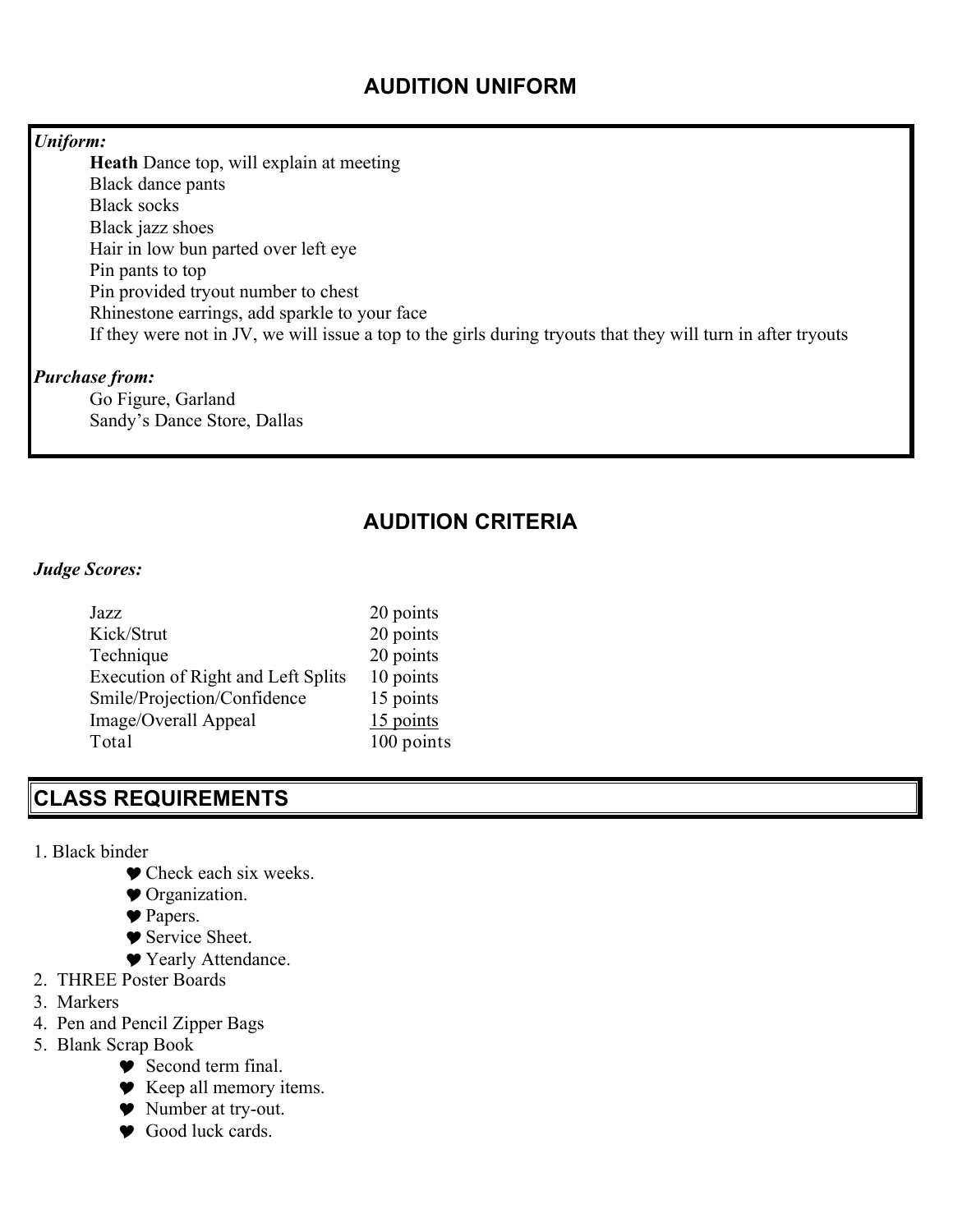- $\blacktriangleright$  Notes to big or little sis.
- $\blacktriangleright$  Newspaper clippings.
- $\bullet$  Pictures.
- 6. Materials for Making Scrapbook
	- ◆ Stickers.
	- $\bullet$  Colored paper.

# **PERFORMANCES AND REHEARSALS**

- 1. SUPPLY LIST
- \* These items should be purchased as needed.
	- $\bullet$  Extra tights.
	- $\bullet$  White shoe polish.
	- $\bullet$  Black shoe polish.
	- $\blacktriangleright$  Eyelashes.
	- Y Replace rhinestone competition earrings, when lost.
	- Y Small rhinestone earrings for games, pep rallies, and other events.
	- $\blacktriangleright$  Mr. Clean Magic Eraser.
	- $\bullet$  Foot powder.
	- $\bullet$  Bobby pins-long and short.
	- Y Hairnet that matches hair color.
	- $\bullet$  Nail polish remover.
	- Y Replenish performance make-up.
	- $\bullet$  Team black and white tennis shoes
	- ◆ Hair spray.
	- Y Gel.
	- ◆ Ponytail holders.
	- $\bullet$  Containers for hair and make-up supplies.
	- $\bullet$  Sun block.
	- **▼** Water in bottles
- 2. MAKE UP
	- Y Highsteppers must wear required team make up for performances.
	- **▼** Purchased as a team.
	- **Performance base make up and powder.**
- 3. REHEARSALS
	- Y During the school year, the team will not rehearse before or after school for more than eight hours a week; not including optional dances, elite groups or pep rally dances.
	- $\blacktriangleright$  Drill team practices from 7:00 am to 9:10 am. Drill team class is first period.
	- $\bullet$  Line officers and officers may call rehearsals on weekends or during the week that are not part of team scheduled rehearsals.
	- $\bullet$  The officers and line officers are prepared to provide private sessions for members who ask and set up sessions. The sessions will help the member with her skills, technique, and memory.
	- Y Rehearsal times are changed for various reasons and with teams input.
	- Y Rehearsals are added when necessary. Pleases be understanding and realize that changes are for the ladies.
	- Y Hair must be away from face tied back in ponytail for every practice or rehearsal.
	- Y In order to perform you must be present at: stadium practice, routine auditions, field practice, the day of placement and the day of the game. No excuses accepted.
	- Y Field practice with the band is also mandatory to perform, no excuses accepted!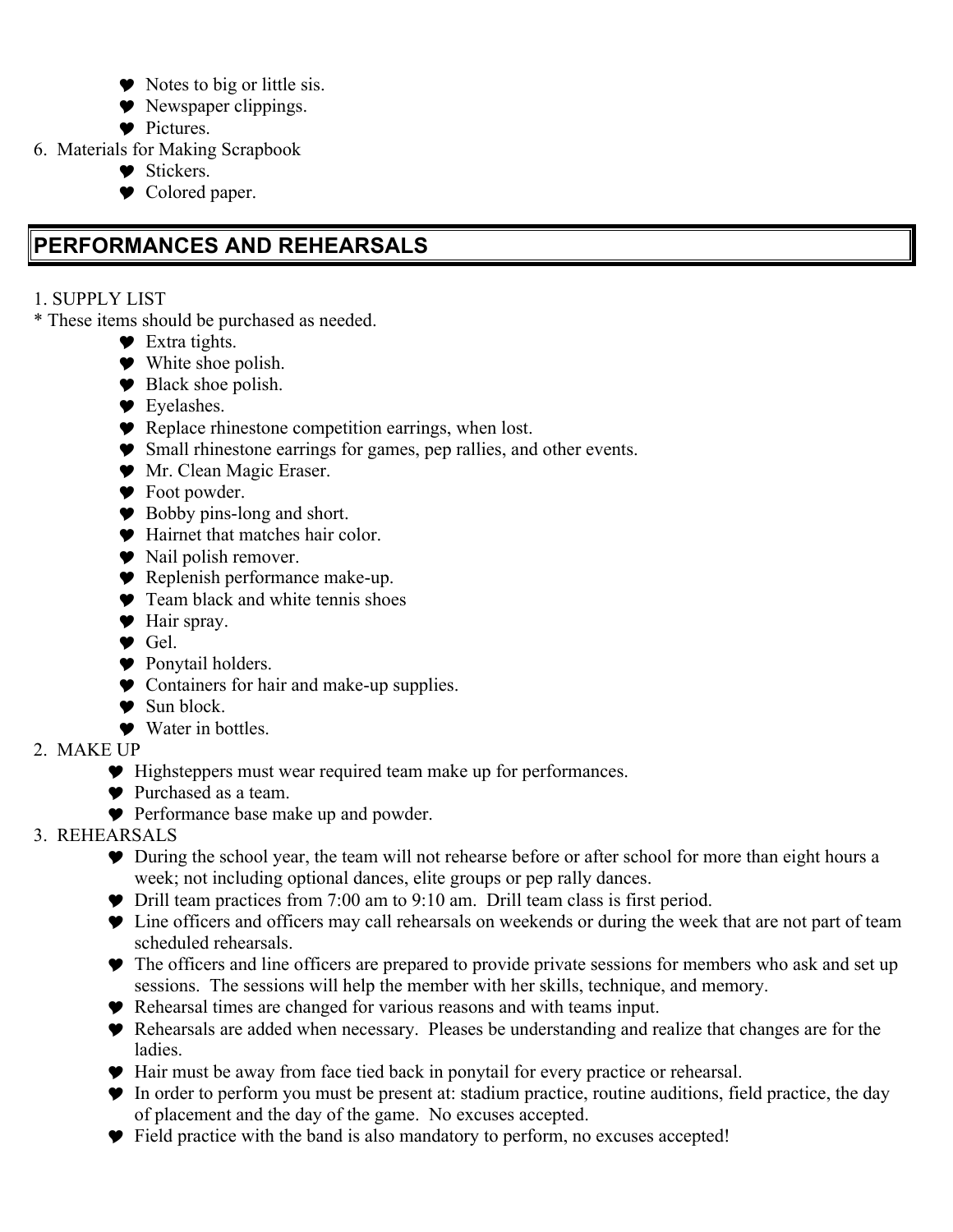- Y You must attend audition day in order to be in the routine that week.
- $\bullet$  Dance Gallery Rehearsals.
- $\bullet$  Contest Rehearsals.

.

- $\bullet$  Spring Show Rehearsals.
- Y Drill team is a full year commitment.
- Y Members must be enrolled in drill team first and second semester.
- Y Only members who complete the year will be allowed to attend banquet.

# *Approximate Uniform Expenses*

|  | * You do not have to purchase items already owned. |  |
|--|----------------------------------------------------|--|
|  |                                                    |  |

| Jv Item<br>2016-2017 | <b>Item</b>                    | <b>Cost</b> |
|----------------------|--------------------------------|-------------|
| yes                  | Team Roller Bag                | 25.00       |
| yes                  | Jazz Shoes, black & beige      | 24.00       |
| yes                  | <b>Jazz Pants</b>              | 38.00       |
| yes                  | Capezio Performance Tights     | 11.90       |
| no                   | Nike team tennis Shoe          | 70.00       |
| yes                  | Warm up Jacket                 | 48.00       |
| yes                  | Warm up Pant                   | 30.00       |
| yes                  | Red Heath Top                  | 43.30       |
| no                   | <b>Practice Sweats</b>         | 40.00       |
| yes                  | Black Tactel Sports v-back bra | 17.00       |
| No, JV officer yes   | Lavendar Top                   | 33.55       |
| no                   | Team T-Shirt                   | 35.00       |
| yes                  | <b>Gripper Gloves</b>          | 4.35        |
| Yes/team set         | Uniform Leotard Black from JV  |             |
| no                   | Hat                            | 70.00       |
| yes                  | <b>Boots</b>                   | 69.50       |
| yes                  | Dance Paws                     | 17.00       |
| yes                  | <b>Black Hot Shorts</b>        | 12.00       |
| yes                  | Make up                        | 40.00       |
| no                   | Team Wool Sailor Letter Jacket | 150.00      |
| no                   | Highstepper Red, Rhinestone    | 25.00       |
| No/team set          | <b>Skort</b>                   |             |
| no                   | <b>Team Chocker</b>            | 25.00       |
| no                   | Side tote                      | 35.00       |
| no/team set          | Rain hat cover                 |             |
| yes                  | Earrings                       | 4.00        |
| no                   | Head band                      | 10.00       |
| no                   | Flip flops                     | 25.00       |
| no                   | Pink/Black Top                 | 42.00       |
| no                   | Black/Seafoam                  | 32.00       |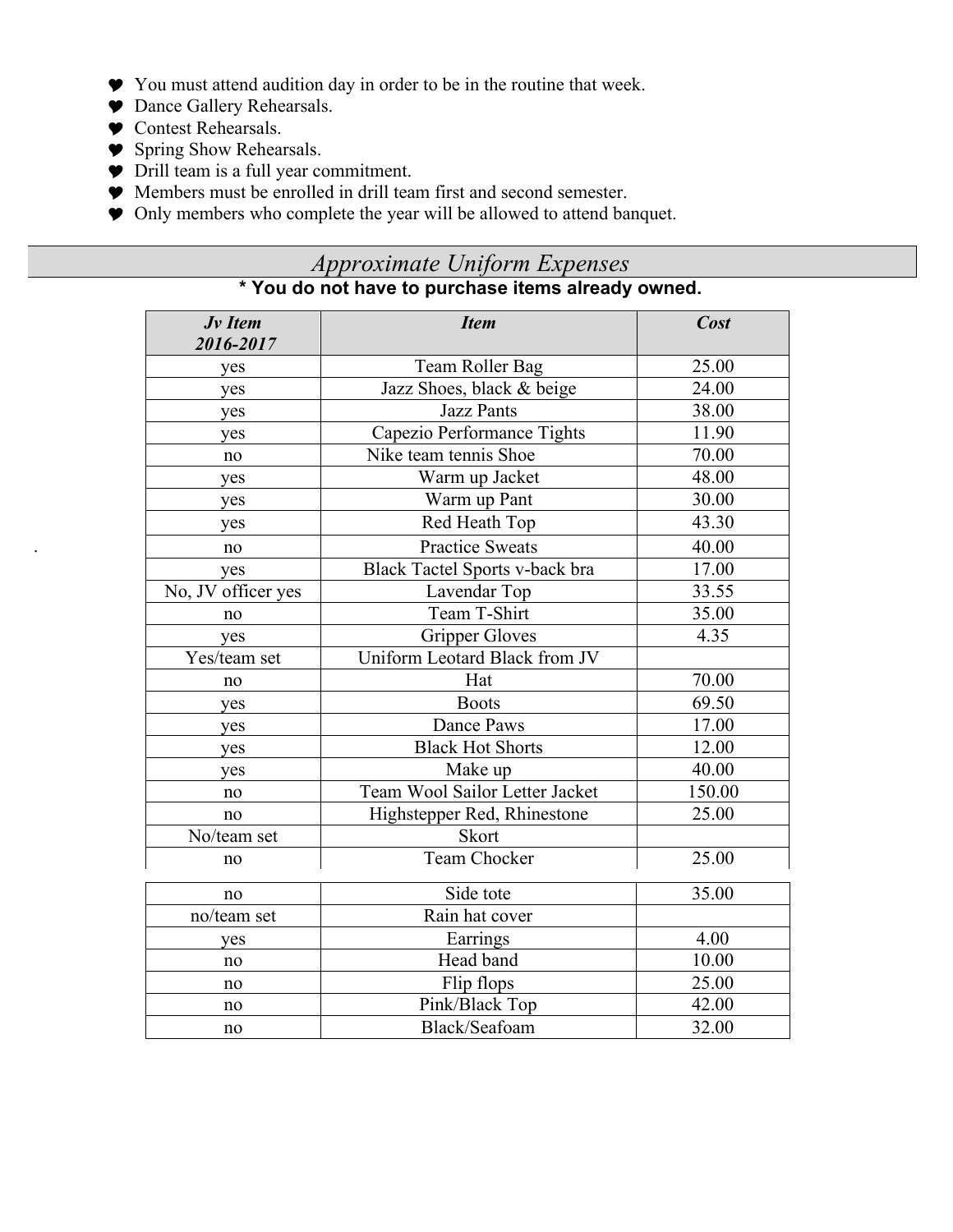# *Periodic cost Throughout the Year*

|        | <b>Optional   ITEMS OR EVENTS</b>              | <i><b>Approximate Cost</b></i> |
|--------|------------------------------------------------|--------------------------------|
| (*)    |                                                |                                |
|        | Beige Halter Bra                               | 15.00                          |
| $\ast$ | Mum                                            | 35.00                          |
| $\ast$ | Big Sis & Little Sis Hunt                      | 10.00                          |
| $\ast$ | Big Sis & Little Sis Camp                      | 6.00                           |
| $\ast$ | Big Sis & Little Sis Exchange                  | 15.00                          |
| $\ast$ | <b>Team Socials</b>                            | 20.00                          |
| $\ast$ | Pictures                                       | 30.00                          |
| $\ast$ | Patches                                        | 30.00                          |
| $\ast$ | <b>Competition Uniform Accessories</b>         | 25.00                          |
| $\ast$ | Dreamette Survival Social                      | 15.00                          |
| $\ast$ | Cookies to games or food items throughout year | 20.00                          |
|        | for various occasions                          |                                |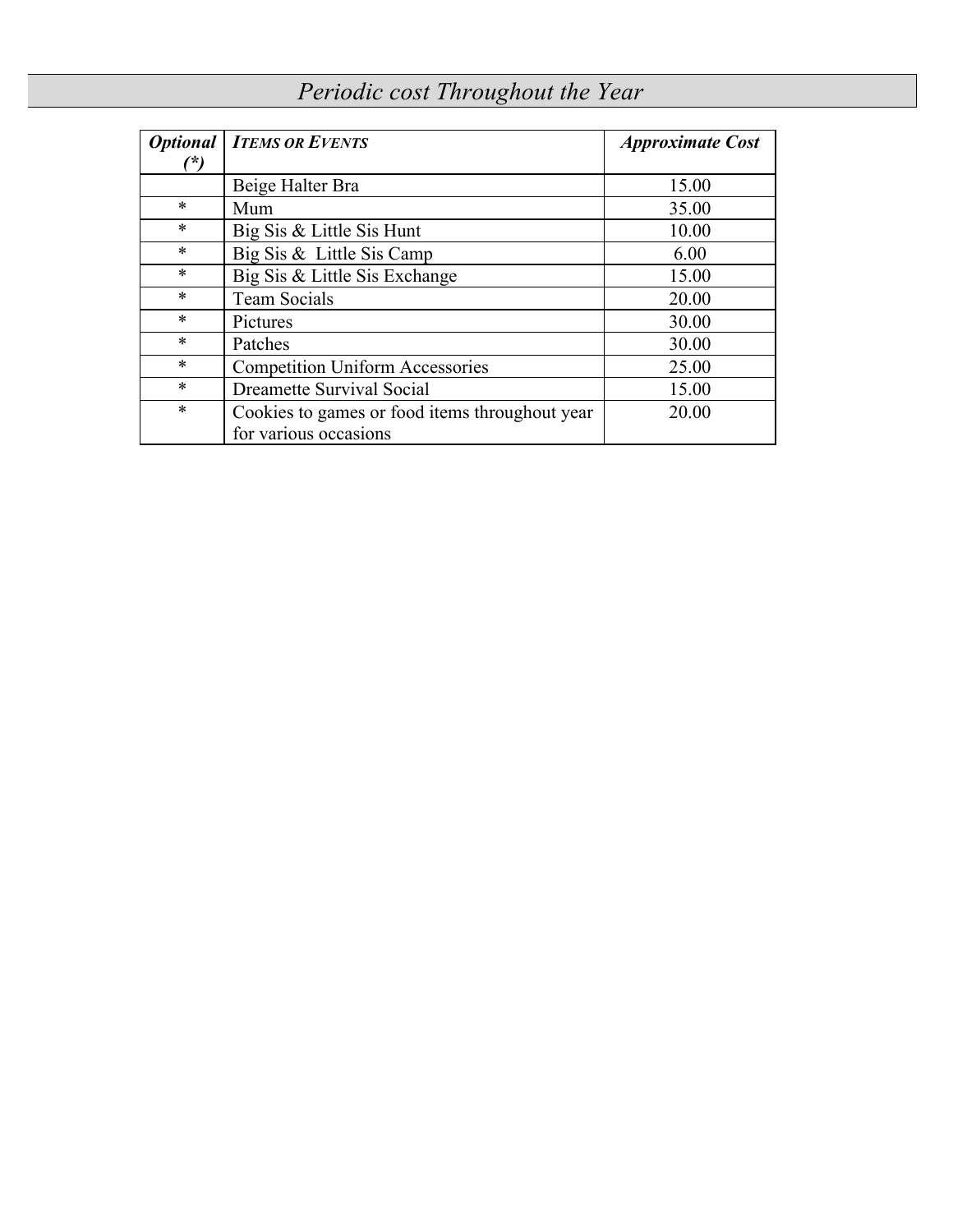# *Overview: Highstepper Calendar Planned Events*

| <b>Event or Planned Functions</b>          | <b>Date or To Be Announced</b>            |  |  |  |
|--------------------------------------------|-------------------------------------------|--|--|--|
| <b>Tryout Meeting</b>                      | Tuesday January23                         |  |  |  |
| Line Tryouts                               | March 22                                  |  |  |  |
| New Girl Social                            | March 22 after tryouts, CICI's            |  |  |  |
| Calendar for May-Aug                       | Night of tryouts March 22                 |  |  |  |
| First Meeting with New Team                | March 22                                  |  |  |  |
| Hat Money Due                              | April 3                                   |  |  |  |
| <b>Booster Meeting</b>                     | April 3                                   |  |  |  |
| Dress Uniform Sitting: Cheers, Happy Feet, | May $1$                                   |  |  |  |
| <b>Special Effects Fittings</b>            |                                           |  |  |  |
| <b>Individual Composite Picture</b>        | May 1                                     |  |  |  |
| Bootbackers: Highstepper Booster Club      | March 7, April 4 and May 2                |  |  |  |
| Meeting                                    |                                           |  |  |  |
| <b>Spring Game</b>                         | May ?                                     |  |  |  |
| Rehearsal For Forming Team                 | April, May and June                       |  |  |  |
| Highstepper Mini Camp- Volunteer           | July 9, 10, 11, 12                        |  |  |  |
| Southside Camp                             | August 8,9,10,11                          |  |  |  |
| Highstepper Practice for Camp-required     | August 13-18                              |  |  |  |
| Highstepper Team Camp-required or will be  | <b>August 13-18</b>                       |  |  |  |
| dismissed from team                        |                                           |  |  |  |
| 2 Line Group Community Projects            | Summer                                    |  |  |  |
| 2 Line Group Fund-Raisers                  | Summer                                    |  |  |  |
| 2 Line Group Socials                       | Summer                                    |  |  |  |
| Fourth of July Parade in Heath             | July 4                                    |  |  |  |
| Rubies, Sweethearts, & Kick Company        | All Year                                  |  |  |  |
| <b>Team Pictures</b>                       | May, End of July or First of August, TBA  |  |  |  |
| Highstepper Football Season Rehearsal      | Week Before School Starts day and evening |  |  |  |
| Kick Company Rehearsals                    | August, September And October             |  |  |  |
| Officer Rehearsals After Team              | August-November                           |  |  |  |
| <b>Football Rehearsal Schedule</b>         | Given Out In August                       |  |  |  |
| <b>Homecoming Parade</b>                   | Sept or Oct                               |  |  |  |
| Varsity Football Games, Friday evenings    | August-September-November                 |  |  |  |
| Pansies sold for Fundraiser                | September                                 |  |  |  |
| 1 JV Home Game                             | September-TBA                             |  |  |  |
| Kick a Thon                                | November                                  |  |  |  |
| Dancing and Desserts Fundraiser            | November 3 or November 10 Depending on    |  |  |  |
|                                            | Calendar                                  |  |  |  |
| Winter Clinic Fund-Raiser                  | Jan-TBA                                   |  |  |  |
| Rockwall Christmas Parade                  | Beginning Of Dec-TBA first Sat. Dec 1     |  |  |  |
| <b>Basketball Games</b>                    | <b>TBA</b>                                |  |  |  |
| <b>Competition Rehearsals</b>              | <b>TBA</b>                                |  |  |  |
| 3 Competitions                             | Jan.-Feb.-Mar.-TBA                        |  |  |  |
| North Texas Regionals Fundraiser           | Feb 2                                     |  |  |  |
| <b>Spring Show</b>                         | April TBA                                 |  |  |  |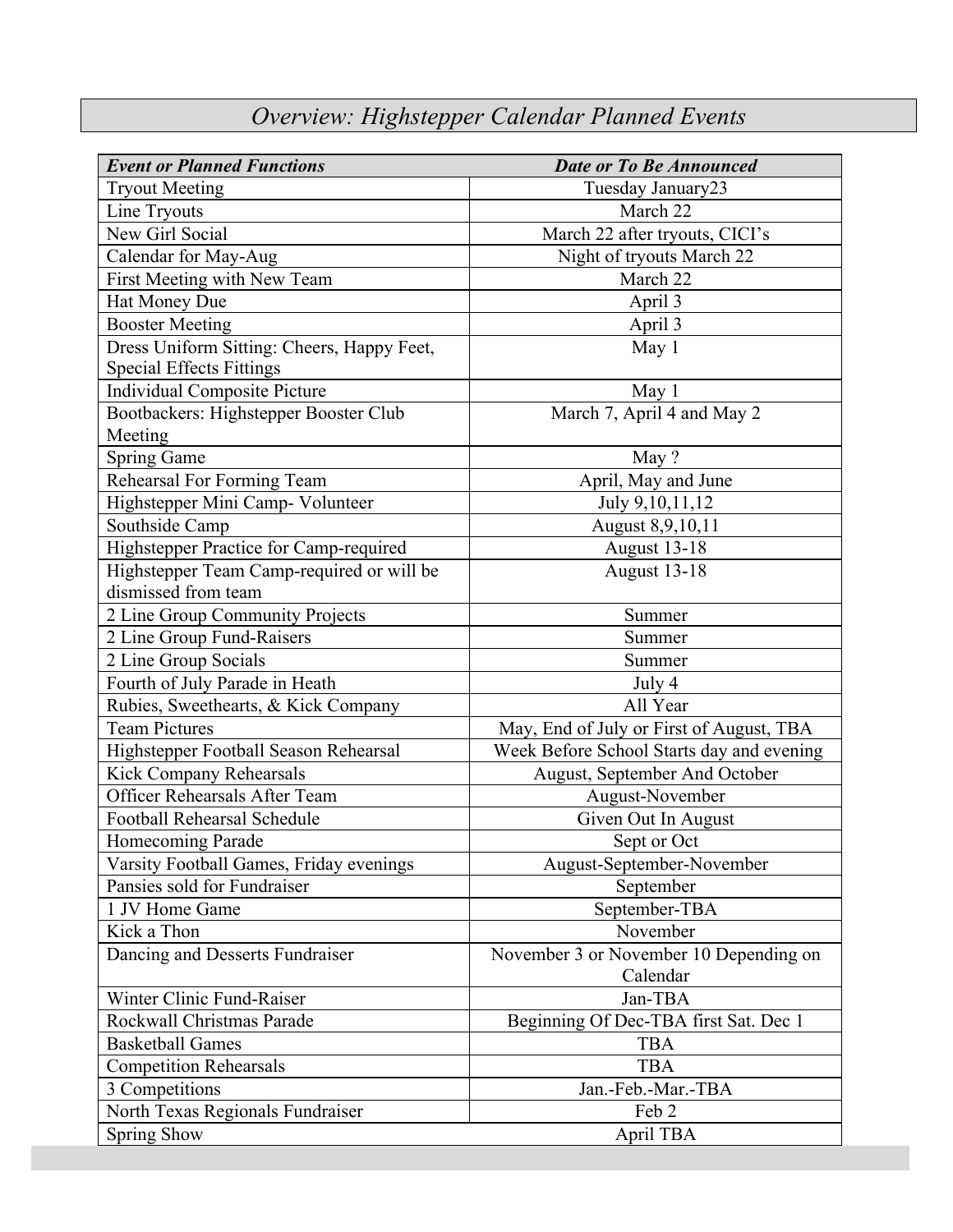# *DOCUMENTS: FILL OUT AND TURN IN*

The DEADLINE for:

| Online Application $&$ Registration: | Tuesday, February 16 and closes Tuesday, February 23 by 7:30pm.<br>https://goo.gl/forms/ONJoQ5XJuHU80uN63                                                                                                                                  |
|--------------------------------------|--------------------------------------------------------------------------------------------------------------------------------------------------------------------------------------------------------------------------------------------|
| Documents: Report Card               | Tuesday, February 23 by 8:30am.                                                                                                                                                                                                            |
| Physical Due & Medical History:      | Monday, May 21 Lyon's office                                                                                                                                                                                                               |
| Handbook Form:                       | Tuesday, February 23 by 8:30am.<br>*Read RISD Drill Team Handbook, online, then sign<br>documents electronically and bring the Parent<br>Acknowledgement of Receipt of the Handbook form. May find<br>on Teacher webpage or district page. |
| Rank One Mandatory Online Forms:     | Tuesday, June 5, online registration begins, required to be finished<br>before Line Camp August 13                                                                                                                                         |

# **rockwallisd.rankonesport.com**

PLEASE TURN in documents according to the following directions:

- Y Fill out all blanks; do not leave any blanks empty
- Y Either type in information or clearly and neatly write in the information
- Y Make sure all documents are in numerical order before stapling
- Y Staple all documents at the upper left hand corner
- Y All documents must be presented Tuesday, February 23.

SCHEDULE for Turning in Documents on Tuesday, February 23.

SCHEDULE for First Day of Clinic March 19:

- Y Highstepper Hopefuls need to put their bags and purses in the dance room.
- $\blacktriangleright$  Then, the Hopefuls need to begin making files behind the Officer.
- Y When sitting in roll call, begin stretching on your own.
- Y Director will open clinic with a short introduction at 7:00 am.
- Y Then Highstepper Hopefuls will begin warm up with laps, then everyone will pull back into their groups and begin stretch at 7:00-7:15.
- ◆ "Stepper Kick Down" across floor from 7:15-7:25.
- $\blacktriangleright$  Learn audition jazz/kick routine on March 19 and 20, 7:25-8:05.
- Y "Steps Wire" last 5 minutes of clinic time.
- Y Highstepper Hopefuls will be dismissed at 8:10 PM.
- Y Highstepper Hopefuls will be put in a height line.
- Y Beginning Director's left to right, each girl will be assigned a number.
- ◆ You will then be placed in groups on March 19.
- ◆ Review & Closed Mock Tryouts Wednesday, March 21.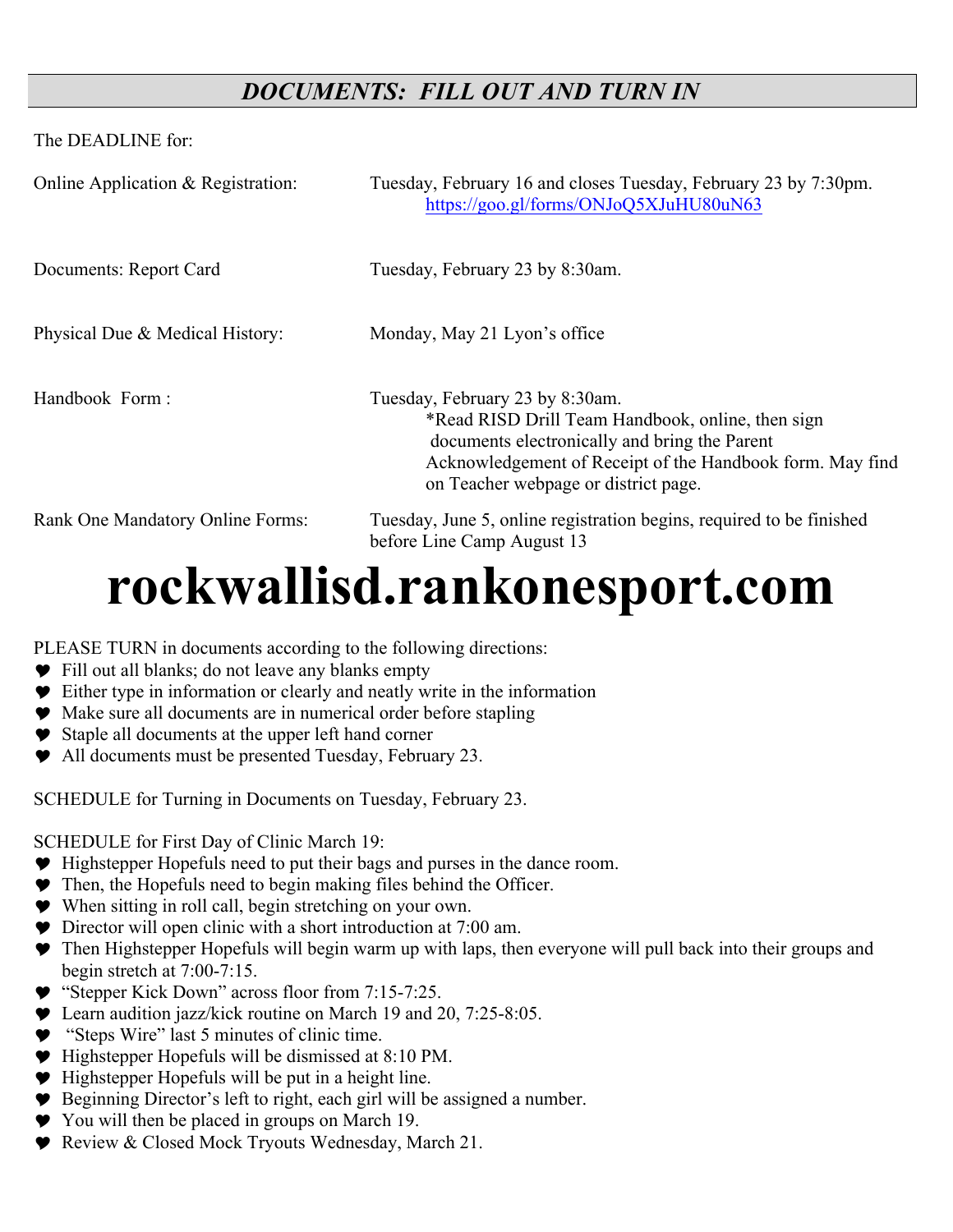# *Payment Schedule*

All payments have been divided according to when items need to be purchased. I realize some of these dates may not fall on or at your pay -check time, but I am meeting company deadlines and camp deadlines. Please speak with me, about any questions concerning payments.

Scholarships are granted to qualifying team members. On the evening of March  $2<sup>nd</sup>$ , the new team members receive a folder with documents for scholarship applications.

| <b>Item/Group</b><br><b>CHECK TO:</b> | For                                                                                                                                                      | <b>Date and Time</b>                        | <b>Date and</b><br><b>Time</b> | <b>Date and</b><br><b>Time</b> | <b>Date and</b><br><b>Time</b>                                                    |
|---------------------------------------|----------------------------------------------------------------------------------------------------------------------------------------------------------|---------------------------------------------|--------------------------------|--------------------------------|-----------------------------------------------------------------------------------|
| <b>Team Trip, not</b><br>required     |                                                                                                                                                          | Pay<br>HBO or<br>Company<br>April-Dec.1     |                                |                                |                                                                                   |
|                                       |                                                                                                                                                          | Approximate:<br>\$1400<br>including airline |                                |                                |                                                                                   |
| <b>HBO</b><br><b>Bootbackers</b>      | Hat                                                                                                                                                      | April 3<br>\$105.00                         |                                |                                |                                                                                   |
| <b>Go Figure</b>                      | <b>Team Dance Wear</b>                                                                                                                                   | May 7<br>\$75.00<br>payment                 | July 21<br><b>Balance Due</b>  |                                |                                                                                   |
| <b>HBO</b> Bootbackers                | "Team Supply Order"<br>Boots, Make Up & Camp (\$400.00<br>deposit)<br><b>Special Effects Order: Team</b><br>Jacket, dance wear, team t-shirt,<br>patches | <b>May 7-8</b><br>\$400.00                  | June 5<br>Payment 2            | July 3<br>Payment 3            | <b>Aug. 7</b><br>Payment 4<br>Must be paid<br>in full to be<br>in team<br>picture |
| <b>HBO</b><br><b>Bootbackers</b>      | <b>Yearly Membership</b>                                                                                                                                 | April 3                                     | May 1                          | June 5                         | Aug. 7                                                                            |
|                                       |                                                                                                                                                          | \$112.50                                    | \$112.50                       | \$112.50                       | \$112.50                                                                          |

**On the evening of March 22, the new Highsteppers will receive the following:**

- Y**A folder containing all order forms and procedures.**
- Y**Team Calendar through August.**
- Y**All medical waivers, participation waivers, and forms required by RISD.**
- Y**Survial Notebook.**
- Y**Information about Highstepper Bootbackers.**

# Highstepper Hopefuls Required:

Check Off List: